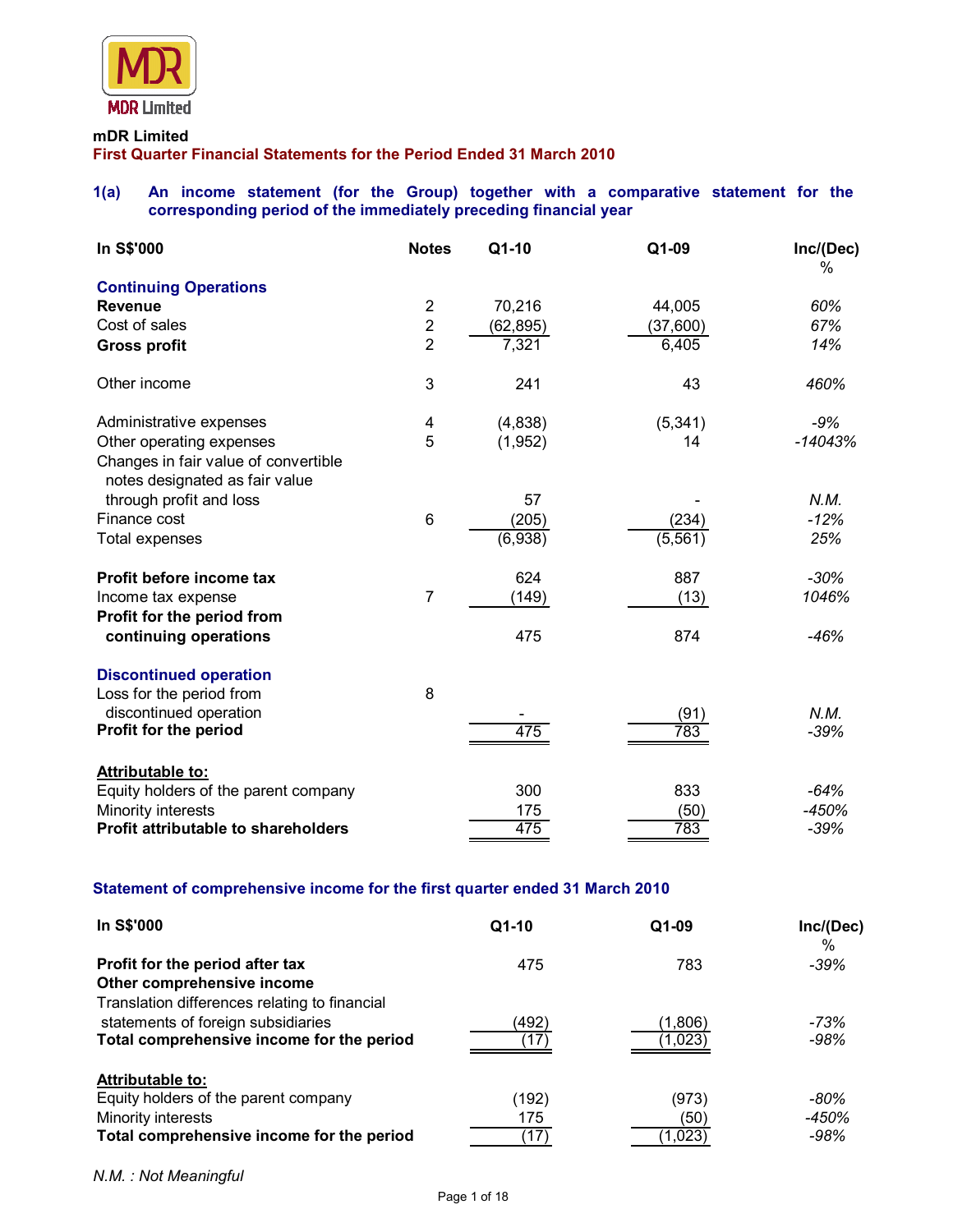### **1(a)(i) Breakdown and explanatory notes to the income statement**

#### **Note 1** Operation profit/(loss) after tax is derived at after charging/(crediting) the following:

| In S\$'000                                                 | Q1-10 | Q1-09   |
|------------------------------------------------------------|-------|---------|
| Profit for the period                                      | 475   | 783     |
| Adjusted for:                                              |       |         |
| Changes in fair value of convertible notes/bonds           | (57)  |         |
| Loss/(Gain) on disposal of plant and equipment             | 64    | (4)     |
| Gain on disposal of a subsidiary                           | (45)  |         |
| Allowance/(Reversal) of impairment for plant and equipment | 62    | (22)    |
| Allowance for doubtful debts - non-trade                   |       |         |
| Bad debts written back                                     |       | (45)    |
| Liabilities written back                                   | (57)  |         |
| Negative goodwill written off                              |       | (63)    |
| Foreign exchange gain                                      | (222) | (2,012) |
| Provision for closure of subsidiaries                      | 111   |         |
| Provision for inventory obsolescence                       | 320   | 73      |
| Total adjustments                                          | 176   | (2,066) |
| Operation profit/(loss) after tax                          | 651   | (1,283) |

#### **Note 2** Revenue, Cost of Sales and Gross Profit

The Group operates in two business segments – After Market Services ("AMS") and Distribution Management Solutions ("DMS'). The breakdown of revenue and cost of goods sold and spare parts are as follows:

| <b>In S\$'000</b>                         | Q1-10     | Q1-09     |
|-------------------------------------------|-----------|-----------|
| <b>Revenue</b>                            |           |           |
| <b>AMS</b>                                | 4,841     | 5,743     |
| <b>DMS</b>                                | 65,375    | 38,262    |
|                                           | 70,216    | 44,005    |
| <b>Cost of Goods Sold and Spare Parts</b> |           |           |
| <b>AMS</b>                                | (2,935)   | (3, 113)  |
| <b>DMS</b>                                | (59,960)  | (34, 487) |
|                                           | (62, 895) | (37,600)  |
| <b>Gross Profit</b>                       |           |           |
| <b>AMS</b>                                | 1,906     | 2,630     |
| <b>DMS</b>                                | 5,415     | 3,775     |
|                                           | 7,321     | 6,405     |
| GP%                                       |           |           |
| <b>AMS</b>                                | 39%       | 46%       |
| <b>DMS</b>                                | 8%        | 10%       |
|                                           | 10%       | 15%       |

Total gross profits improved by 14.3% from \$6.4 million in 1Q 2009 to \$7.3 million in 1Q 2010 due to higher sales volume generated by DMS. However, gross margins for both AMS and DMS businesses registered a decline due to higher spare part costs at AMS and higher distribution business, consequently leading to lower margins at DMS.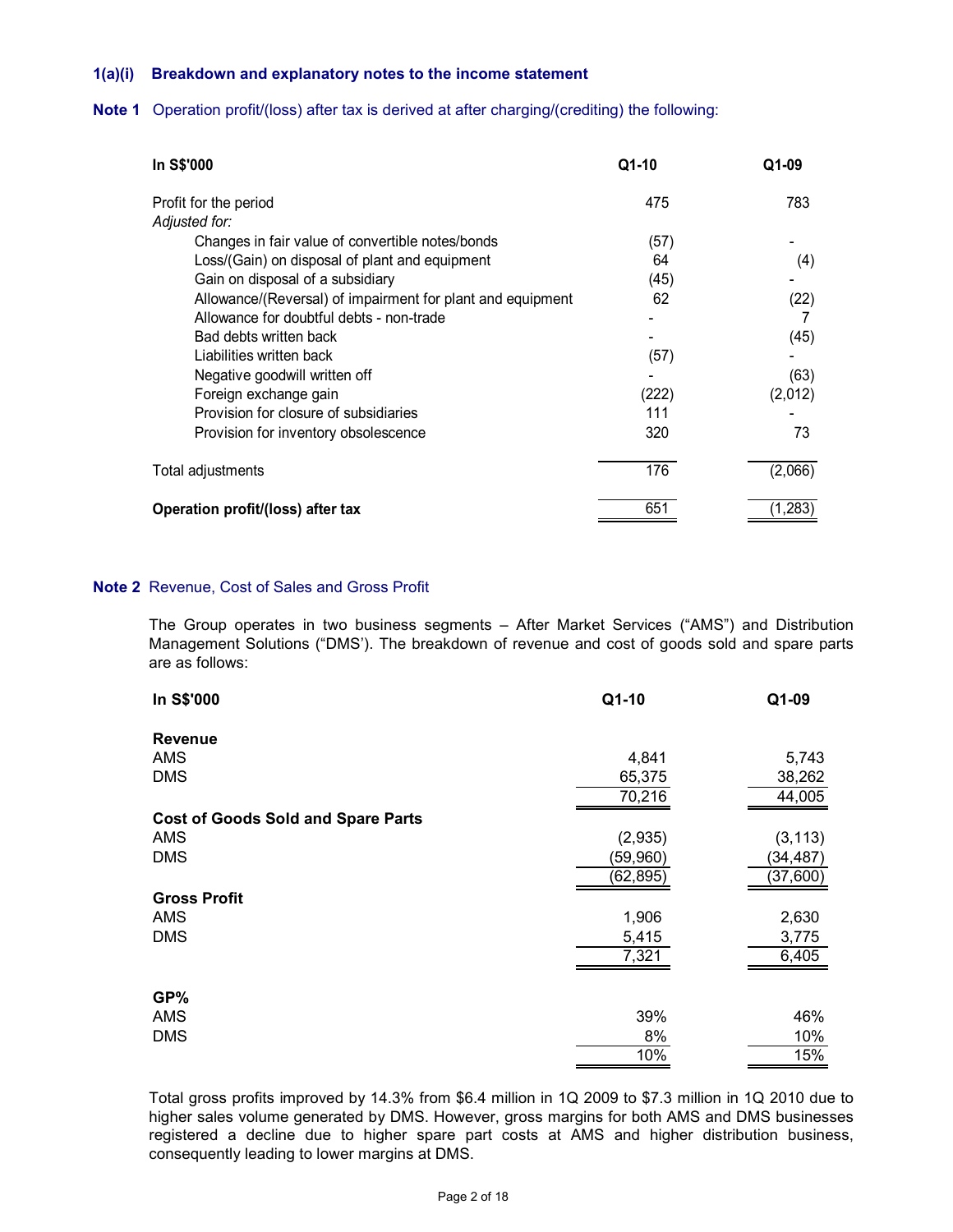### **Note 3** Other income consist of the following:

| In S\$'000                       | Q1-10 | Q1-09 |  |
|----------------------------------|-------|-------|--|
| Interest income                  |       | 4     |  |
| Rental income                    | 133   | 34    |  |
| Gain on disposal of a subsidiary | 45    |       |  |
| Liabilities written back         | 57    |       |  |
| <b>Others</b>                    |       | 5     |  |
|                                  | 241   | 43    |  |

#### **Note 4** Administrative Expenses

The administrative expenses comprise mainly staff cost.

| In S\$'000   | Q1-10 | Q1-09 |
|--------------|-------|-------|
| <b>Staff</b> |       |       |
| <b>AMS</b>   | 1,772 | 2,479 |
| <b>DMS</b>   | 1,898 | 1,684 |
|              | 3,670 | 4,163 |

AMS incurred lower administrative expenses during 1Q-10 compared to the corresponding period in 2009 due mainly to a reduction in headcount.

#### **Note 5** Other operating expenses consist of the following:

| In S\$'000                                                  | $Q1-10$ | Q1-09   |
|-------------------------------------------------------------|---------|---------|
| Rental expenses                                             | 1,510   | 1.619   |
| Depreciation expenses                                       | 218     | 325     |
| Provision / (Reversal) of impairment on plant and equipment | 62      | (22)    |
| Loss/(gain) on disposal of plant and equipment              | 64      | (4)     |
| Allowance for doubtful debts - non-trade                    |         |         |
| Provision for inventory obsolescence                        | 320     | 73      |
| Foreign exchange gain, net *                                | (222)   | (2,012) |
|                                                             | 1,952   | 14)     |

 \* The foreign exchange gain mainly arose from revaluation of inter-company balances denominated in United States Dollar and Singapore Dollar against respective entity's functional currency.

### **Note 6** Finance cost

Finance cost comprises mainly interest expense arising from loans drawn down for operating and investing activities.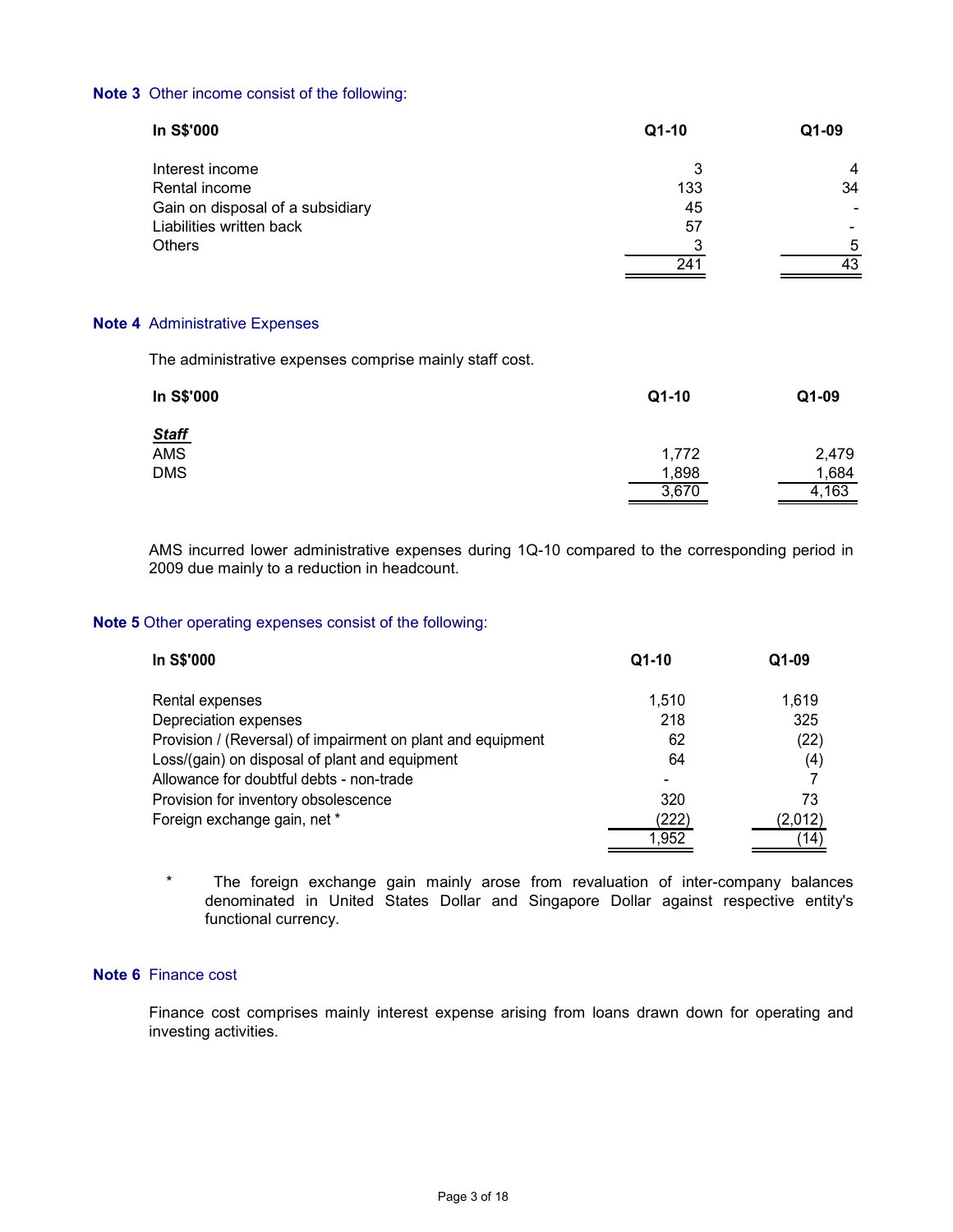#### **Note 7 Income tax expense**

 The tax expense provision is calculated for profitable subsidiaries using the tax rates applicable in the jurisdictions where the companies in the Group operate.

#### **Note 8 Income statement disclosures for discontinued operations**

| In S\$'000               | $Q1-10$ | Q1-09 |
|--------------------------|---------|-------|
| <b>Revenue</b>           |         | 891   |
| Cost of sales            |         | (189) |
| <b>Gross profit</b>      |         | 702   |
| Other operating income   |         | 2     |
| Administrative expenses  |         | (548) |
| Other operating expenses |         | (247) |
| Loss before income tax   |         | (91)  |
| Income tax expense       |         |       |
| Loss for the period      |         | (91)  |

The Group commenced liquidation of its wholly-owned subsidiaries Accord Customer Care Solutions (Aust) Pty. Ltd., Accord Customer Care Solutions (NSW) Pty. Ltd. and Accord Customer Care Solutions (Network) Pty. Ltd. in December 2009 and deregistered mDR (HK) Limited in September 2009. The comparative statement of comprehensive income has been re-presented to show the discontinued operations separately from continuing operations.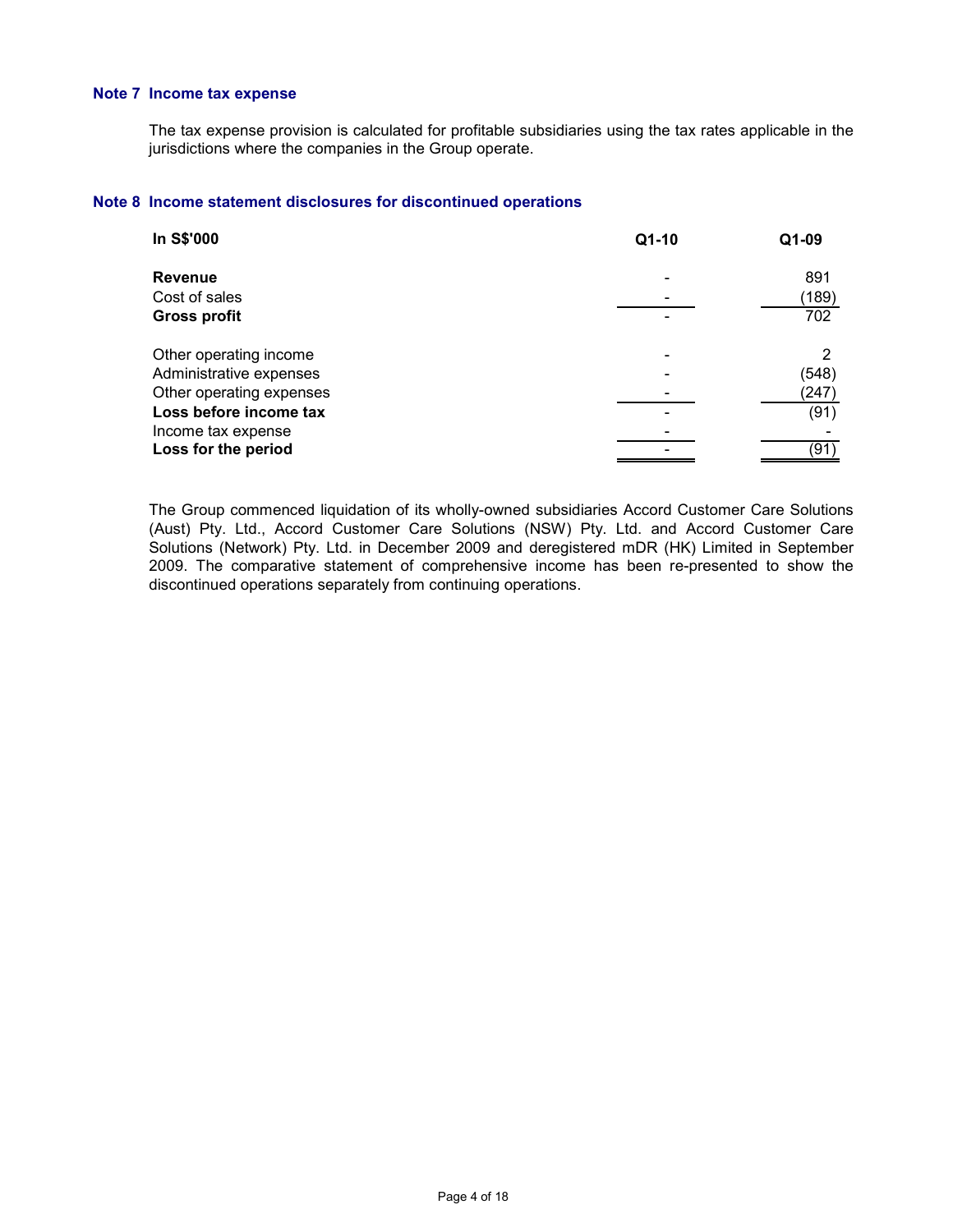### **1(b)(i) Statement of financial position (for the issuer and Group), together with a comparative statement as at the end of the immediately preceding financial year**

|                                      |              | Group      |            | Company    |            |
|--------------------------------------|--------------|------------|------------|------------|------------|
| In S\$'000                           | <b>Notes</b> | 31-Mar-10  | 31-Dec-09  | 31-Mar-10  | 31-Dec-09  |
| <b>ASSETS</b>                        |              |            |            |            |            |
| <b>Current assets</b>                |              |            |            |            |            |
| Cash and bank balances               |              | 8,734      | 9,180      | 485        | 492        |
| Cash pledged                         |              | 1,724      | 1,715      |            |            |
| Trade receivables                    | 1            | 23,705     | 27,348     | 3,583      | 6,072      |
| Other receivables and prepayments    | 2            | 4,418      | 4,503      | 8,292      | 9,065      |
| Inventories                          | 3            | 11,931     | 10,964     | 325        | 330        |
| <b>Total current assets</b>          |              | 50,512     | 53,710     | 12,685     | 15,959     |
| <b>Non-current assets</b>            |              |            |            |            |            |
| Investment in subsidiaries           |              |            |            | 10,002     | 10,002     |
| Plant and equipment                  |              | 1,740      | 2,040      | 112        | 114        |
| Other goodwill                       |              | 2,350      | 2,350      |            |            |
| <b>Total non-current assets</b>      |              | 4,090      | 4,390      | 10,114     | 10,116     |
|                                      |              |            |            |            |            |
| <b>Total assets</b>                  |              | 54,602     | 58,100     | 22,799     | 26,075     |
| <b>Current liabilities</b>           |              |            |            |            |            |
| <b>Bank overdrafts</b>               |              | 8,423      | 8,850      | 2,199      | 2,203      |
| Convertible notes / bonds            | 4            | 7,040      | 8,050      | 7,040      | 8,050      |
| Fair Value adjustment of             |              |            |            |            |            |
| convertibles                         | 4            | 756        | 813        | 756        | 813        |
| Trade payables                       | 5            | 12,350     | 15,628     | 647        | 558        |
| Other payables                       | 6            | 13,315     | 12,917     | 8,346      | 11,505     |
| Income tax payable                   |              | 1,383      | 1,490      |            |            |
| <b>Total current liabilities</b>     |              | 43,267     | 47,748     | 18,988     | 23,129     |
| <b>Non-current liability</b>         |              |            |            |            |            |
| Deferred tax                         |              | 237        | 237        |            |            |
| <b>Total non-current liability</b>   |              | 237        | 237        |            |            |
| <b>Equity</b>                        |              |            |            |            |            |
| Issued capital                       |              | 105,466    | 104,466    | 105,466    | 104,466    |
| Capital redemption reserve           |              | 22         | 22         | 22         | 22         |
| Share options reserve                |              | 1,836      | 1,836      | 1,836      | 1,836      |
| Foreign currency translation reserve |              | 2,482      | 2,974      |            |            |
| Revenue reserve                      |              | (101, 419) | (101, 719) | (103, 513) | (103, 378) |
| Equity attributable to owners of     |              |            |            |            |            |
| the parent company                   |              | 8,387      | 7,579      | 3,811      | 2,946      |
| Minority interests                   |              | 2,711      | 2,536      |            |            |
|                                      |              |            |            |            |            |
| <b>Total equity and liabilities</b>  |              | 54,602     | 58,100     | 22,799     | 26,075     |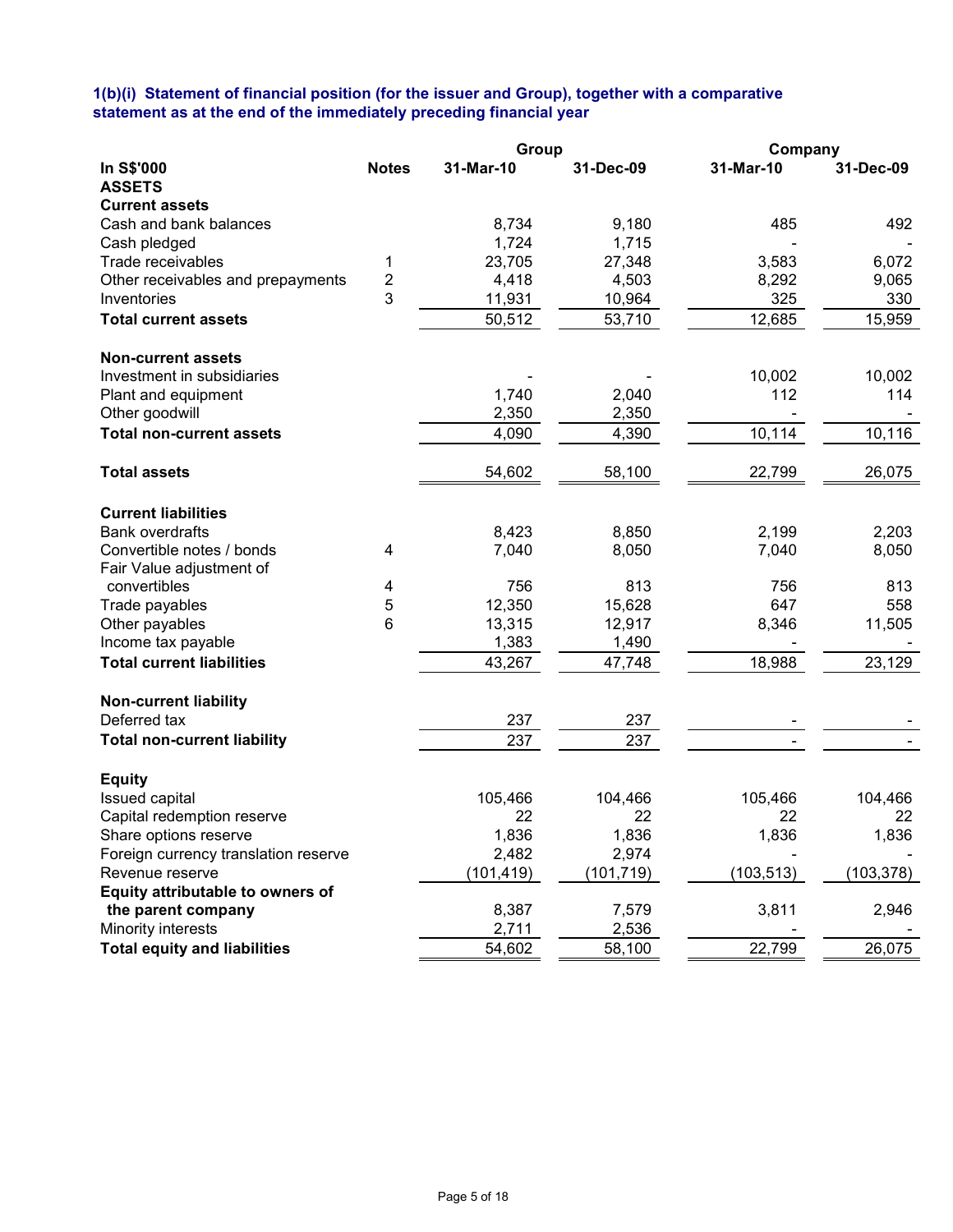### **Notes**

### **1 Trade receivables**

 The Group's trade receivables turnover as at 31 March 2010 is 33 days (31 December 2009: 44 days).

### **2 Other receivables and prepayments**

Group's other receivables and prepayments mainly consist of the following:

| <b>S\$'000</b>                                  | 31-Mar-10 | 31-Dec-09 |
|-------------------------------------------------|-----------|-----------|
| Deposits                                        | 1.782     | 1.845     |
| Prepayments                                     | 704       | 802       |
| Due from a minority shareholder of a subsidiary | 214       | 208       |
| <b>Recoverables</b>                             | 100       | 305       |

### **3 Inventories**

 The Group's inventory turnover is 16 days for the quarter ended 31 March 2010 (31 December 2009: 18 days).

Group's inventory as at 31 March 2010 is \$11.9 million (31 December 2009: \$11.0 million)

### **4 Convertible notes**

 On 30 January 2008, the Company received approval from shareholders for the issue of an aggregate amount of 1.5% equity linked redeemable non-recallable structured convertible notes ("Notes") that are due in 2010 amounting to \$32,000,000. As at 31 March 2010, the Company has issued a total of \$8,000,000 (31 December 2009: \$7,500,000) and the holder of the convertible notes has converted \$7,950,000 (31 December 2009: \$6,950,000) into equity shares of the Company and the balance of \$50,000 (31 December 2009: \$550,000) has been disclosed as current liability which is convertible into equity shares or due for redemption on demand at the option of the holder.

### **Convertible bonds**

 On 25 February 2008, the Group entered into a three-year debt restructuring agreement with three lenders for a conversion debt of \$12,000,000. Under the agreement, a conversion debt of \$12,000,000 shall be repaid and discharged by way of conversion into 3.75% Class A convertible bonds due in 2010.

 The Group has not complied with one of its debt covenants pursuant to the convertible bonds agreements and as a result the loan facilities are repayable on demand and have been disclosed as current liability in these financial statements. The Group is currently in an advanced stage of negotiation with its lenders on a debt restructuring arrangement, whereby the Group would repay the loans over a period of 5 years with effect from 31 January 2010. The lenders have indicated that they require more time to come to an agreement to the Group's proposed debt restructuring plan. Notwithstanding this, the Group commenced instalment payments to the lenders with effect from 31 January 2010, and these repayments are in accordance with the Group's proposed instalment plan whilst the lenders deliberate on the Group's debt restructuring proposal.

### **Fair value adjustment of convertibles**

The above notes / bonds contain embedded conversion features and the Company has designated the combined contracts at fair value through profit or loss. Changes in the fair value of these convertible notes / bonds have been included in the statement of comprehensive income for the period.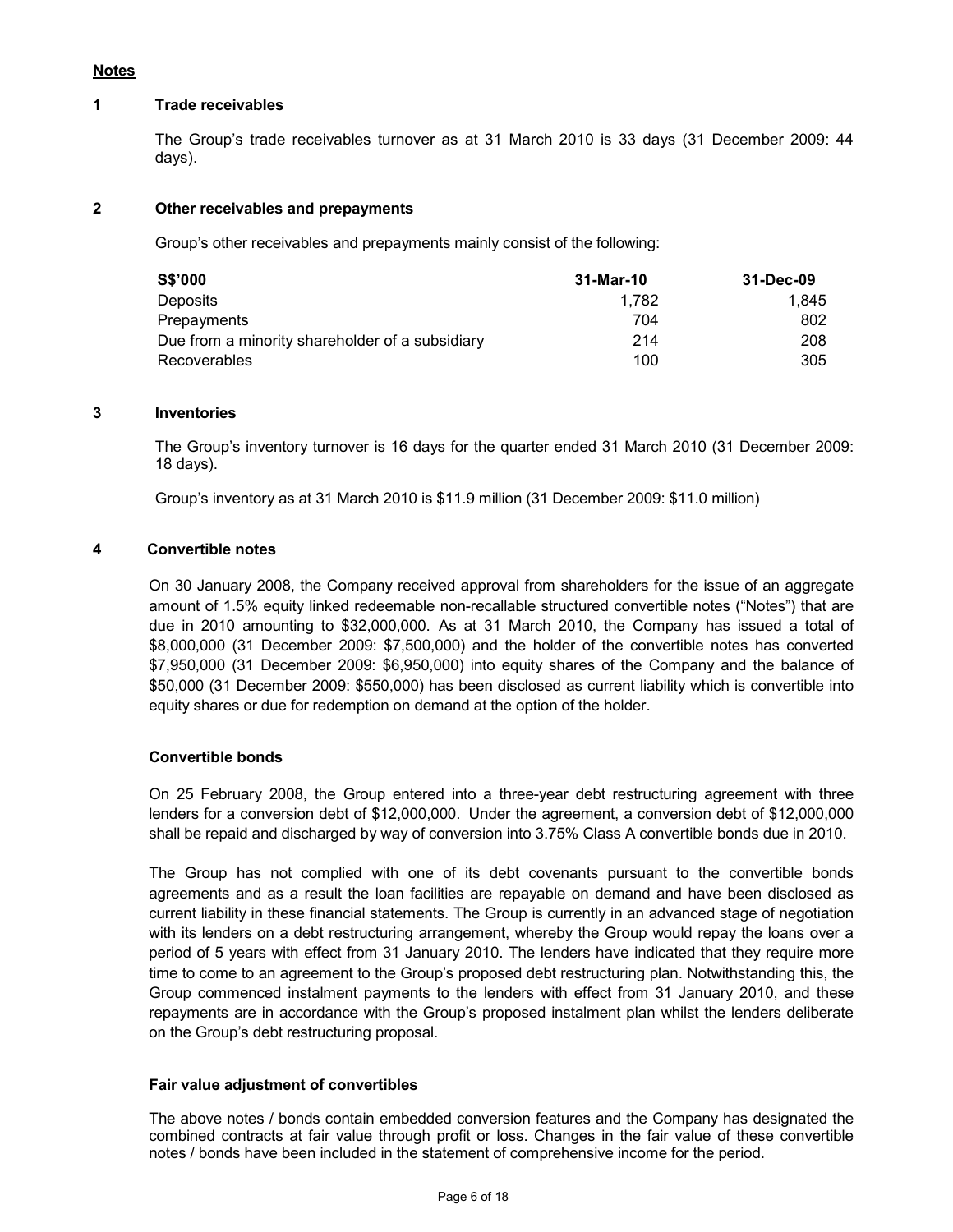# **5 Trade payables**

 Group's trade payables turnover is 20 days as at 31 March 2010 (31 December 2009: 26 days). A decrease in trade payables is mainly due to minimal utilisation of credit lines from a supplier upon payment of outstanding payables owing to the supplier.

### **6 Other payables**

Other payables consist of the following:

| <b>S\$'000</b>                    | 31-Mar-10 | 31-Dec-09 |
|-----------------------------------|-----------|-----------|
| Amount owing to related parties   | 169       | 158       |
| Other payables to third parties   | 1.285     | 1.371     |
| Accrued staff costs               | 939       | 900       |
| Accrued operating expenses        | 10.264    | 9,830     |
| Provision for restructuring costs | 658       | 658       |
|                                   | 13,315    | 12.917    |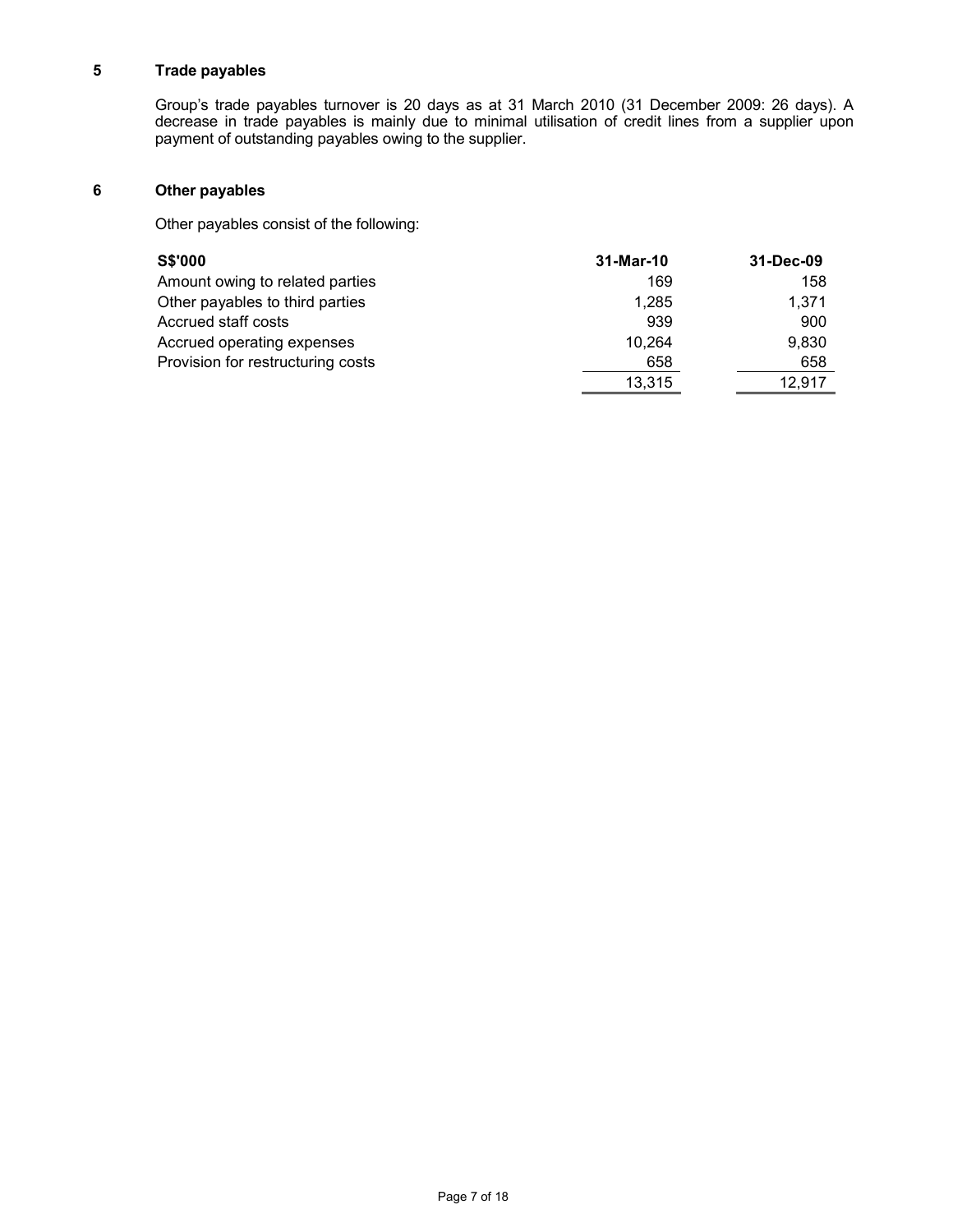### **1(b)(ii) Aggregate amount of Group's borrowings and debt securities**

#### As at 31-Mar-10 As at 31-Dec-09 Secured (\$'000) Unsecured (\$'000) Secured (\$'000) Unsecured  $\frac{(\$'000)}{16,396}$  $-$  15,413 -

## **Amount repayable in one year or less, or on demand**

#### Note:

The unsecured borrowings of \$15.4 million comprises of:

- a) \$8.4 million bank overdraft facilities and
- b) \$7.0 million convertible bonds *[Refer to 1(d)(ii) on page 11]*

#### **Amount repayable after one year**

| As at 31-Mar-10  |                      | As at 31-Dec-09  |                      |
|------------------|----------------------|------------------|----------------------|
| Secured (\$'000) | Unsecured<br>(S'000) | Secured (\$'000) | Unsecured<br>(S'000) |
| -                | -                    | -                | -                    |

### **Details of collateral**

Not applicable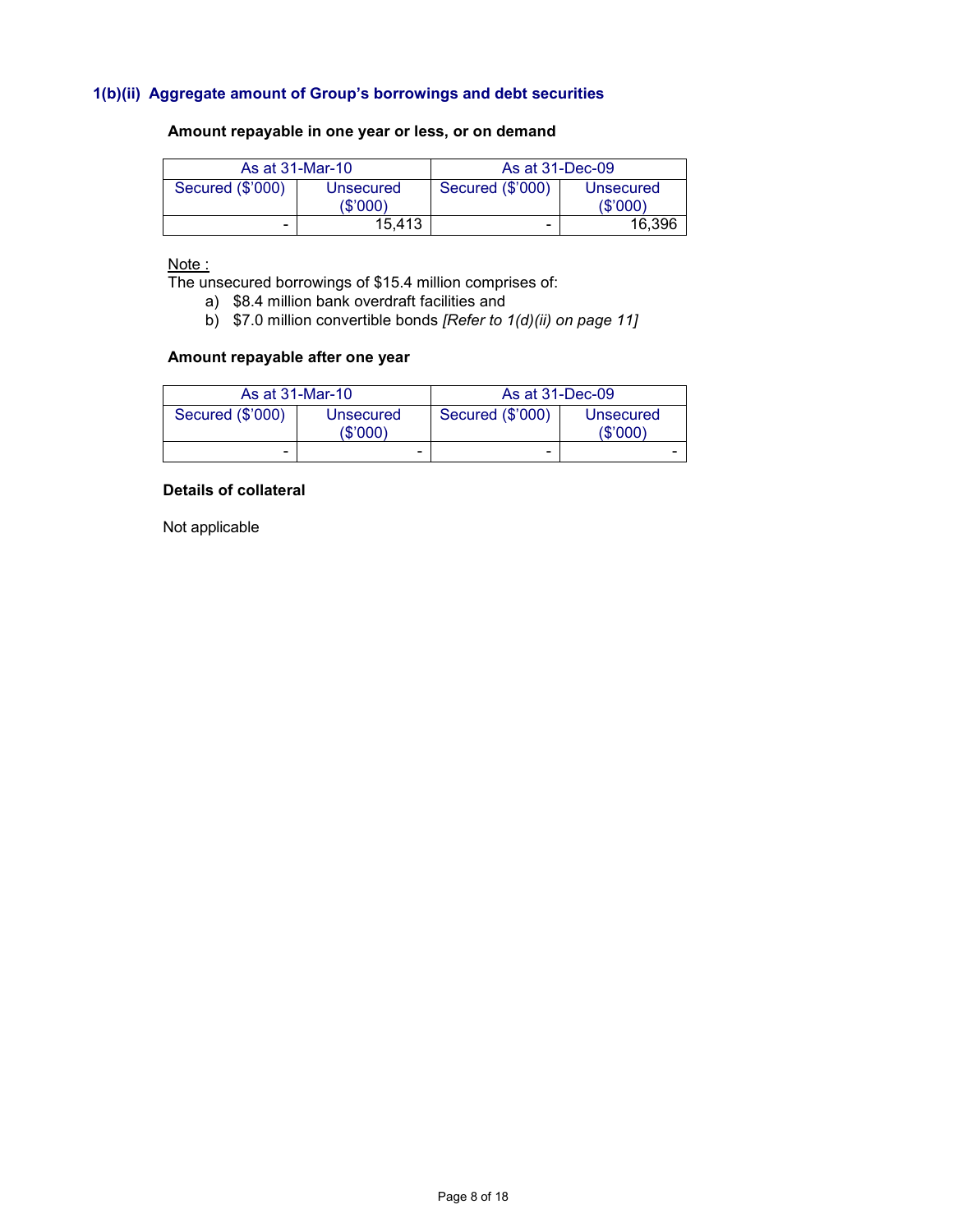### **1(c) A statement of cash flows (for the Group), together with a comparative statement for the corresponding period of the immediately preceding financial year**

| In S\$'000                                                  | Q1-10      | Q1-09          |
|-------------------------------------------------------------|------------|----------------|
| <b>Operating activities</b>                                 |            |                |
| Profit before income tax from continuing operations         | 624        | 887            |
| Profit before income tax from discontinued operations       |            | (91)           |
|                                                             | 624        | 796            |
| Adjustments for:                                            |            |                |
| Depreciation expense                                        | 218<br>205 | 328            |
| Interest expense<br>Interest income                         | (3)        | 234            |
| Loss/(Gain) on disposal of plant and equipment              | 64         | (6)<br>(4)     |
| Provision for inventory obsolescence                        | 320        | 73             |
| Allowance/(Reversal) for impairment of plant and equipment  | 62         | (21)           |
| Gain on disposal of a subsidiary                            | (45)       |                |
| Allowance for doubtful debts - non-trade                    |            | $\overline{7}$ |
| Changes in fair value of convertible notes/bonds designated |            |                |
| as fair value through profit or loss                        | (57)       |                |
| Liabilities written back                                    | (57)       |                |
| Operating cash flows before movements in working            |            |                |
| capital                                                     | 1,331      | 1,407          |
| Trade receivables                                           | 3,643      | 5,831          |
| Other receivables and prepayments                           | 85         | 1,627          |
| Inventories                                                 | (1, 287)   | (2, 563)       |
| Trade payables                                              | (3,218)    | (951)          |
| Other payables                                              | 397        | (2,858)        |
| <b>Cash generated from operations</b>                       | 951        | 2,493          |
| Interest received                                           | 3          | 6              |
| Income tax paid                                             | (256)      | (7)            |
| Net cash generated from operating activities                | 698        | 2,492          |
| <b>Investing activities</b>                                 |            |                |
| Purchase of plant and equipment                             | (40)       | (226)          |
| Proceeds from disposal of plant and equipment               | 56         | 41             |
| Net cash generated from/(used in) investing activities      | 16         | (185)          |
|                                                             |            |                |
| <b>Financing activities</b>                                 |            |                |
| Interest paid                                               | (205)      | (234)          |
| Repayment of finance lease                                  |            | (4)            |
| Proceeds from issuance of convertible notes                 | 500        |                |
| Cash pledged                                                | (9)        |                |
| Redemption of convertible bonds                             | (510)      | (1,250)        |
| Net cash used in financing activities                       | (224)      | (1, 488)       |
| Net increase in cash and cash equivalents                   | 490        | 819            |
| Cash and cash equivalents at beginning of period            | 330        | 821            |
| Effect of foreign exchange rate changes                     | (509)      | (1,805)        |
| Cash and cash equivalents at end of period                  | 311        | (165)          |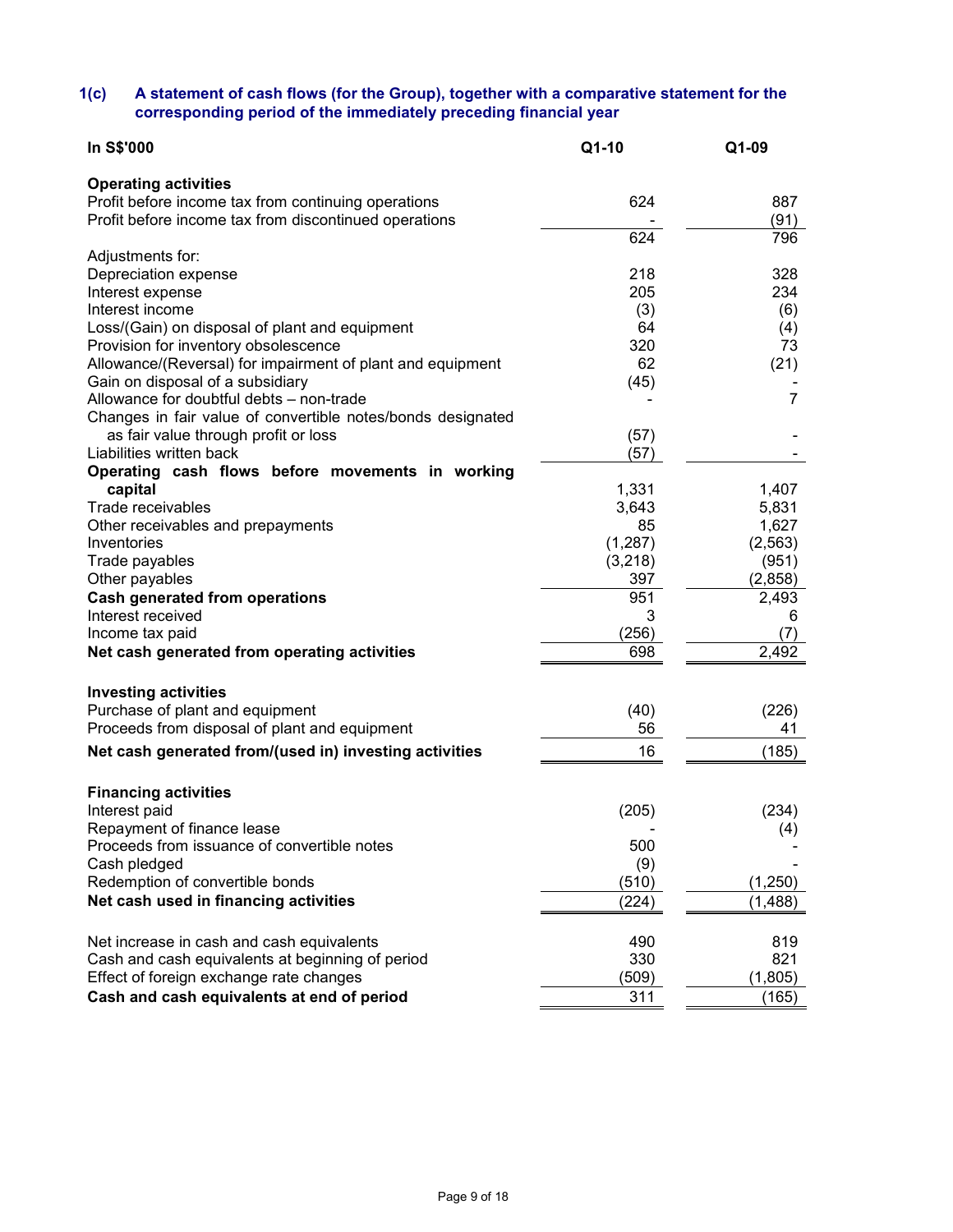### **Notes**

# **A. Disposal of a subsidiary**

During 1Q 2010, the Group deregistered ACCS PRC Limited, a wholly-owned dormant subsidiary held through Accord Customer Care Solution (Asia) Limited. The carrying value of assets disposed and liabilities discharged were as follows:

| In S\$'000                                                                       | Q1-10               | Q1-09 |
|----------------------------------------------------------------------------------|---------------------|-------|
| Assets<br>Liabilities<br>Foreign currency translation reserve<br>Net liabilities | (2)<br>(43)<br>(45) |       |
| Gain on disposal<br><b>Total consideration</b>                                   | 45                  |       |

### **B. Cash and cash equivalent at end of period comprise of:**

| In S\$'000                | $Q1-10$  | $Q1-09$ |
|---------------------------|----------|---------|
| Cash                      | 10.458   | 8.814   |
| Bank overdrafts           | (8, 423) | (8,878) |
| Less: Cash pledged        | (1.724)  | (101`   |
| Cash and cash equivalents | 311      | (165)   |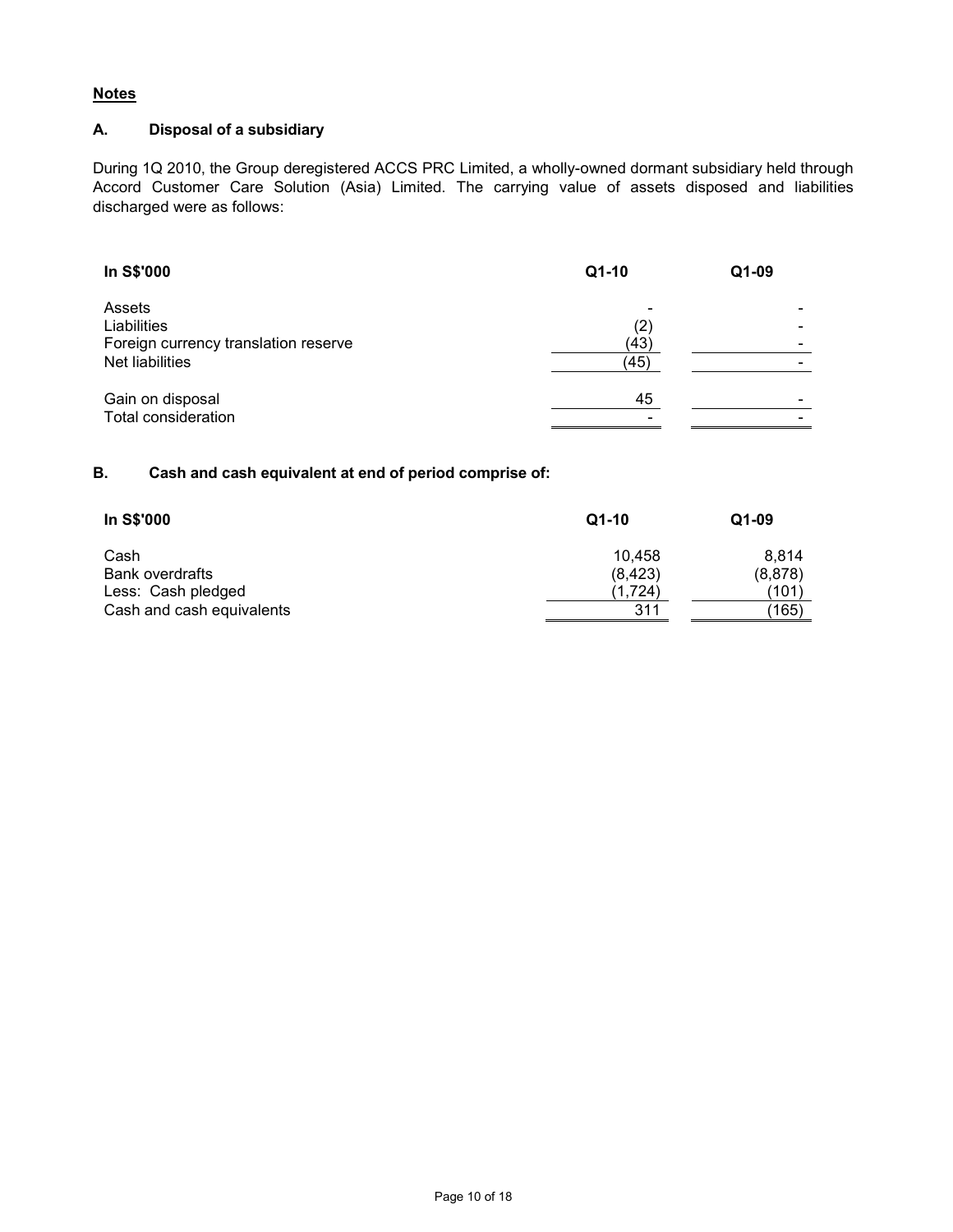1(d)(i) A statement (for the issuer and Group) showing either (i) all changes in equity or (ii) changes in equity other than those arising from<br>capitalisation issues and distributions to shareholders, together with a compa **1(d)(i) A statement (for the issuer and Group) showing either (i) all changes in equity or (ii) changes in equity other than those arising from capitalisation issues and distributions to shareholders, together with a comparative statement for the corresponding period of the immediately preceding financial year** 

| In S\$'000                                                                                                                                                                            | capital<br><b>Share</b>                               | redemption<br>reserve<br>Capital | reserve<br>options<br>Share | Translation<br>reserve    | Revenue<br>reserve             | Attributable<br>to equity<br>holders   | Minority<br><b>interest</b> | Total                              |
|---------------------------------------------------------------------------------------------------------------------------------------------------------------------------------------|-------------------------------------------------------|----------------------------------|-----------------------------|---------------------------|--------------------------------|----------------------------------------|-----------------------------|------------------------------------|
| Total comprehensive income/(expense) for the period<br>ssue of shares upon conversion of convertible notes<br>Balance as at 1 January 2009<br>Balance as at 31 March 2009<br>Group    | 0,044<br>$\frac{50}{5}$<br>9,894<br>თ<br>$ \tilde{=}$ |                                  | 2,162<br>2,162              | 4,289<br>(1,806)<br>2,483 | (99,654<br>833<br>(38, 89)     | $(973)$<br>150<br>5,890<br>6,713       | 60<br>2,551<br>2,601        | $9,314$<br>(1,023)<br>150<br>8,441 |
| Total comprehensive income/(expense) for the period<br>Issue of shares upon conversion of convertible notes<br>Balance as at 1 January 2010<br>Balance as at 31 March 2010            | 15,466<br>14,466<br>1,000<br>S<br>$\Xi$               | ನ                                | 1,836<br>1,836              | (492)<br>2,482<br>2,974   | 101,419<br>(101, 719)<br>300   | $(192)$<br>$(1,000)$<br>7,579<br>8,387 | 2,536                       | 10,115<br>1,000<br>860             |
| Total comprehensive income/(expense) for the period<br>Issue of shares upon conversion of convertible notes<br>Balance as at 1 January 2009<br>Balance as at 31 March 2009<br>Company | 150<br>0,044<br>99,894<br>σ<br>$ \tilde{=}$           | 22                               | 2,162<br>2,162              |                           | (95,755)<br>(96, 463)<br>708   | 6,473<br>$\overline{150}$<br>5,615     |                             | 6,473<br>5,615<br>708<br>150       |
| Total comprehensive income/(expense) for the period<br>Issue of shares upon conversion of convertible notes<br>Balance as at 1 January 2010<br>Balance as at 31 March 2010            | 15,466<br>14,466<br>1,000<br>S<br>0 <sup>1</sup>      | ನ                                | 1,836<br>1,836              |                           | (103, 378)<br>103,513<br>(135) | 2,946<br>(135)<br>1,000<br>3,811       |                             | (135)<br>2,946<br>1,000<br>3,811   |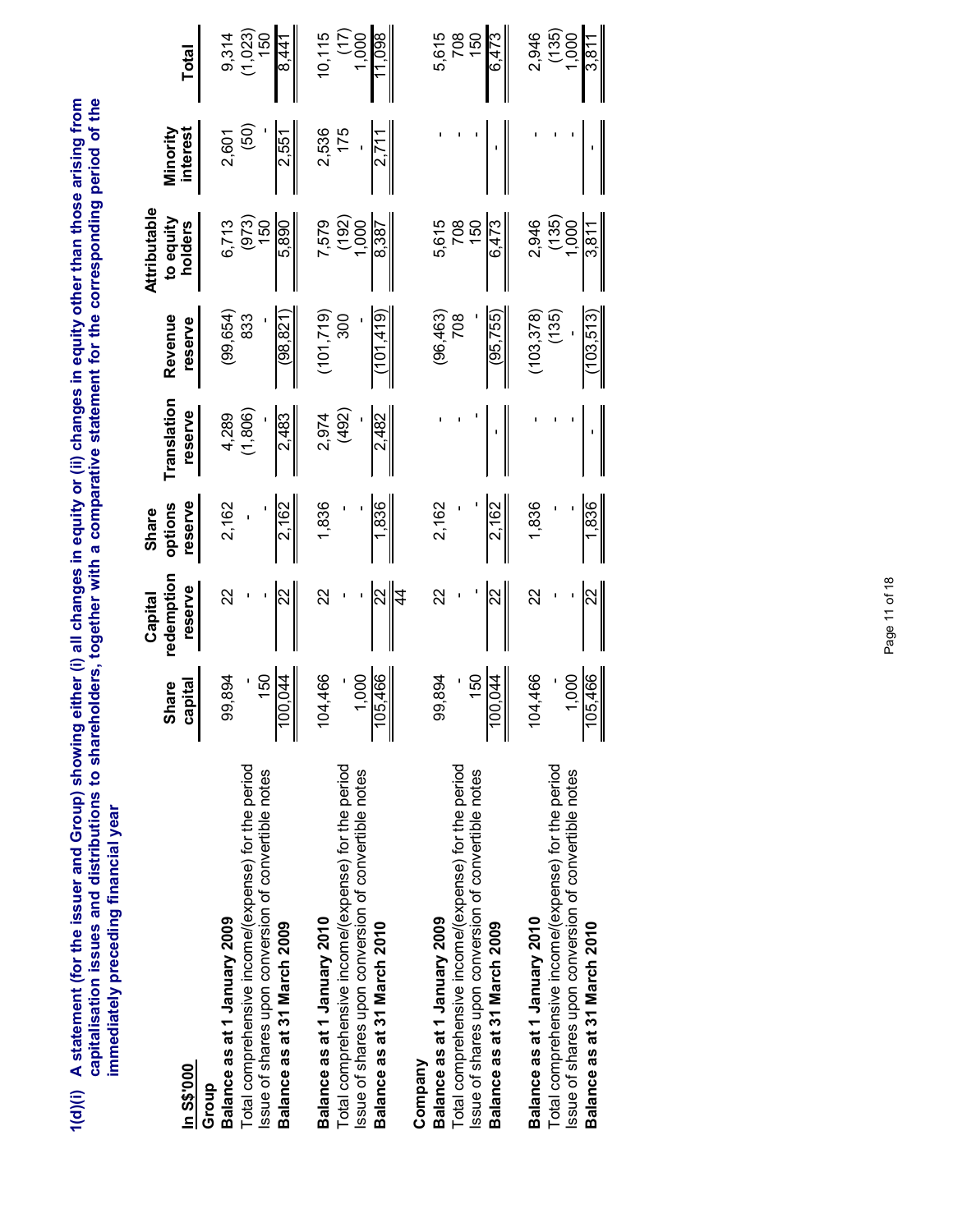**1(d)(ii) Details of any changes in the Company's share capital arising from rights issue, bonus issue, share buy-backs, exercise of share options or warrants, conversion of other issues of equity securities, issue of shares for cash or as consideration for acquisition or for any other purpose since the end of the previous period reported on. State also the number of shares that may be issued on conversion of all the outstanding convertibles as at the end of the current financial period reported on and as at the end of the corresponding period of the immediately preceding financial year** 

### **Issued Share Capital**

The Company issued an additional 222,222,222 new ordinary shares in January 2010 (1Q09: 16,666,666) at \$0.0045 (1Q09: \$0.009) per share through conversion of convertible notes.

As a result, the Company's issued and paid-up capital increased to \$105,466,168 divided into 2,848,616,636 shares as at 31 March 2010.

#### **Convertibles**

#### **(i) Share options**

The Company has a share option scheme known as mDR Limited Share Option Scheme 2003 which was approved by members of the Company at the Extraordinary General Meeting held on 13 January 2003.

At 31 March 2010, there were 30,948,128 (31 March 2009: 45,762,408) outstanding share options which would entitle the holders to subscribe for a total of 30,948,128 (31 March 2009: 45,762,408) ordinary shares of S\$1 per share.

The 30,948,128 share options outstanding at 31 March 2010 are approximately 1.1% of the share capital consisting of 2,848,616,636 issued shares at 31 March 2010.

#### **(ii) Convertibles Notes**

At 31 March 2010, there were \$50,000 (31 March 2009: \$700,000) outstanding convertible notes which would entitle the holders to subscribe for a total of 11,111,111 (31 March 2009: 97,222,222) ordinary shares.

#### **(iii) Convertible Bonds**

On the convertible bonds amounting to \$7.0 million, the bondholders may choose to convert to ordinary shares or to receive repayment on the scheduled dates as follows:

- a) \$4.0 million due on or before 30 June 2010;
- b) \$1.0 million was paid to the bondholders and the balance of \$3.0 million due for payment on 31 December 2009 remains outstanding as at 31 March 2010.

The Group and the bondholders have entered into negotiations for a variation of the repayment of the convertible bonds. Please refer to Note 4 of 1(b)(i) on page 6 for further details.

If the bondholders had opted to convert the loans into equity shares on 31 March 2010, the number of shares issued for \$7.0 million (31 March 2009: \$10.75 million) convertible bonds would have been 1,519,565,217 (31 March 2009: \$1,327,160,494).

Save as disclosed above, the Company has no other outstanding convertibles and treasury shares at 31 March 2010 and 31 March 2009.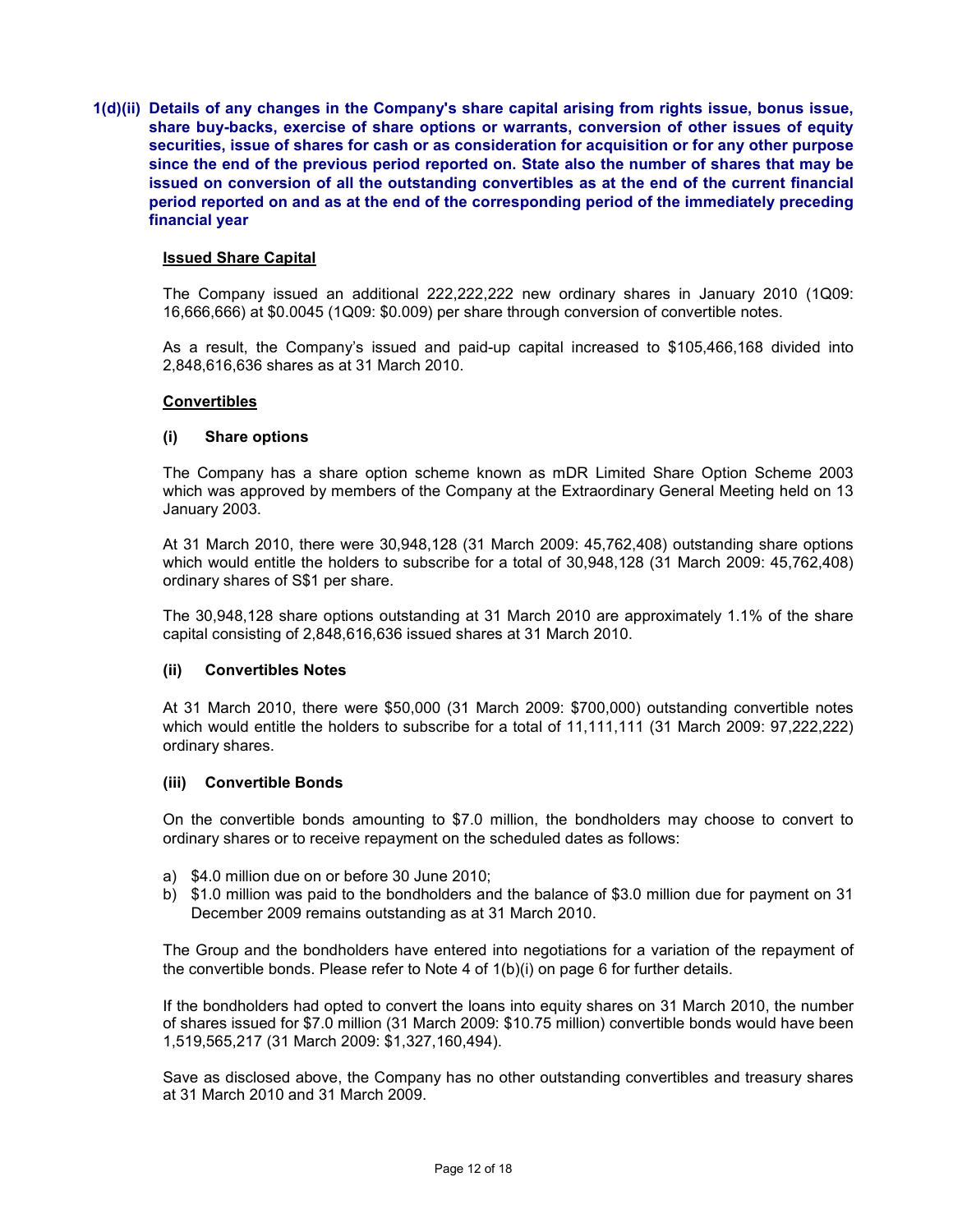### **1(d)(iii)To show the total number of issued shares excluding treasury shares as at the end of the current financial period and as at the end of the immediately preceding year.**

|                    | Number of ordinary shares |                      |
|--------------------|---------------------------|----------------------|
|                    | 31-Mar-10                 | 31-Dec-09            |
| Issued and paid up | 2,848,616,636             | <u>2,626,394,414</u> |

#### **1(d)(iv) A statement showing all sales, transfers, disposal, cancellation and/or use of treasury shares as at the end of the current financial period reported on.**

Not applicable

**2. Whether the figures have been audited, or reviewed and in accordance with which standard** 

The figures have not been audited or reviewed by the auditors of the Company.

### **3. Where the figures have been audited or reviewed, the auditors' report (including any qualifications or emphasis of matter)**

Not applicable

#### **4. Whether the same accounting policies and methods of computation as in the issuer's most recently audited annual financial statements have been applied**

The Group has applied the same accounting policies and methods of computation in the financial statements for the current financial period as compared with those used in the audited financial statements for the financial year ended 31 December 2009.

### **5. If there are any changes in the accounting policies and methods of computation, including any required by an accounting standard, what has changed, as well as the reasons for, and the effect of, the change**

The Group has adopted all the new and revised Singapore Financial Reporting Standards ("FRS") for accounting periods beginning 1 January 2010, where applicable.

The adoption of new / revised FRS and INT FRS does not result in changes to the Group's and the Company's accounting policies and has no material effect on the amounts reported for the current or prior period.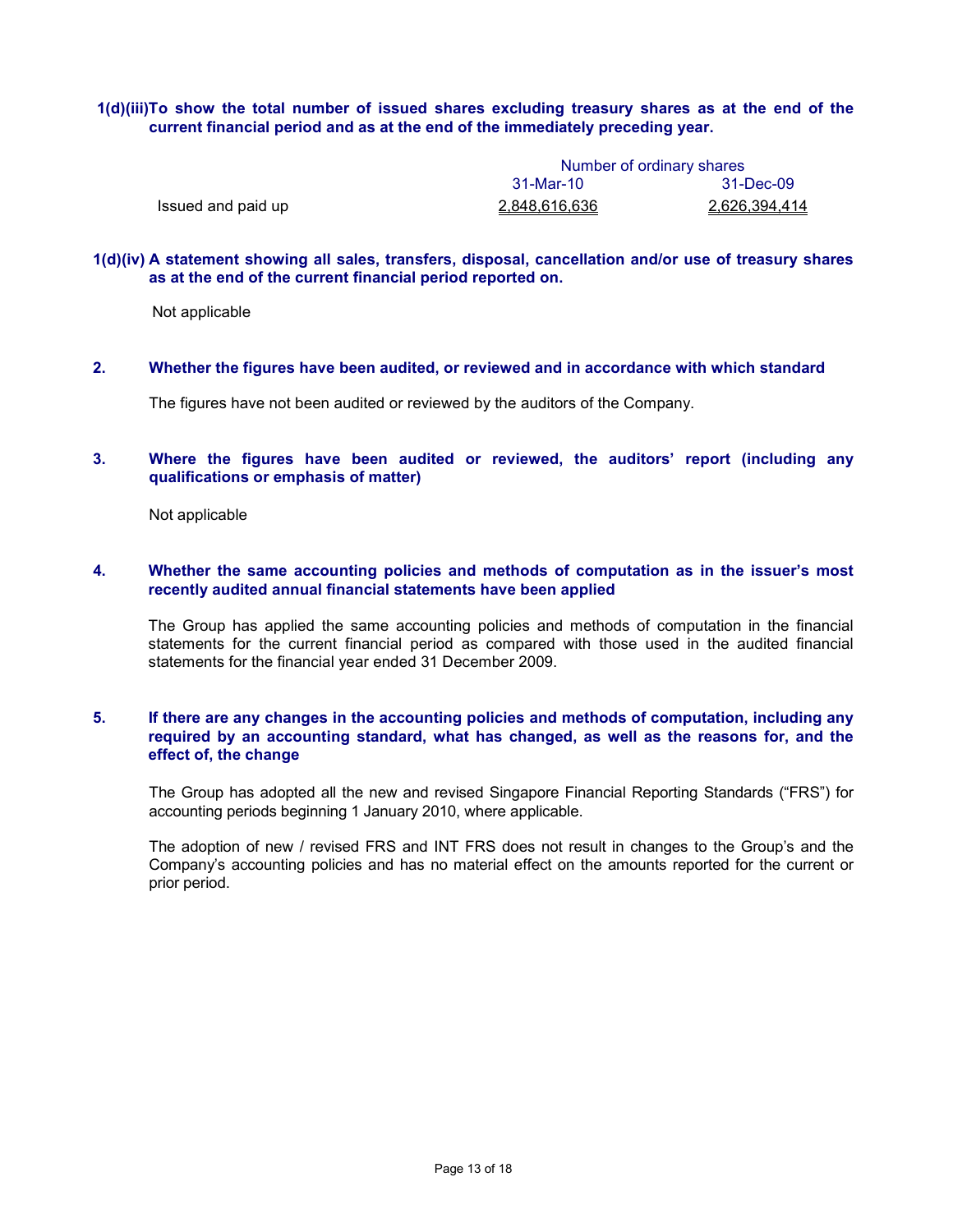### **6. Earnings per ordinary share of the Group for the current period reported on and the corresponding period of the immediately preceding financial year, after deducting any provision for preference dividends**

| <b>Earnings per ordinary share</b><br>(based on consolidated net profit/(loss)<br>attributable to equity holders of the Company) | $Q1-10$<br><b>Cents</b> | Q1-09<br><b>Cents</b> |
|----------------------------------------------------------------------------------------------------------------------------------|-------------------------|-----------------------|
| From continuing and discontinued<br>operations:                                                                                  |                         |                       |
| - Basic                                                                                                                          | 0.01                    | 0.04                  |
| - Fully diluted                                                                                                                  | 0.01                    | 0.02                  |
| From continuing operations:<br>- Basic<br>- Fully diluted                                                                        | 0.01<br>0.01            | 0.05<br>0.02          |
| From discontinuing operations:                                                                                                   |                         |                       |
| - Basic                                                                                                                          | 0.08                    | (0.005)               |
| - Fully diluted                                                                                                                  | 0.08                    | (0.003)               |

Basic earnings per ordinary share is computed based on the weighted average number of shares in issue during the period of 2,822,741,446 (31 March 2009: 1,800,846,473).

Fully diluted earnings per ordinary share is computed based on the weighted average number of shares during the period adjusted for the effect of all potential dilutive ordinary shares of 4,366,811,990 (31 March 2009: 3,225,777,134).

### **7. Net asset value (for the issuer and Group) per ordinary share based on issued share capital of the issuer at the end of the (a) current period reported on and (b) immediately preceding financial year**

|                                      |                    | Group              |                    | Company                   |  |
|--------------------------------------|--------------------|--------------------|--------------------|---------------------------|--|
|                                      | 31-Mar-10<br>Cents | 31-Dec-09<br>Cents | 31-Mar-10<br>Cents | 31-Dec-09<br><b>Cents</b> |  |
| Net Asset Value ("NAV")<br>per share | 0.39               | 0.39               | 0.13               | 0.11                      |  |

The NAV per share as at 31 March 2010 is calculated based on 2,848,616,636 (31 December 2009: 2,626,394,414) ordinary shares.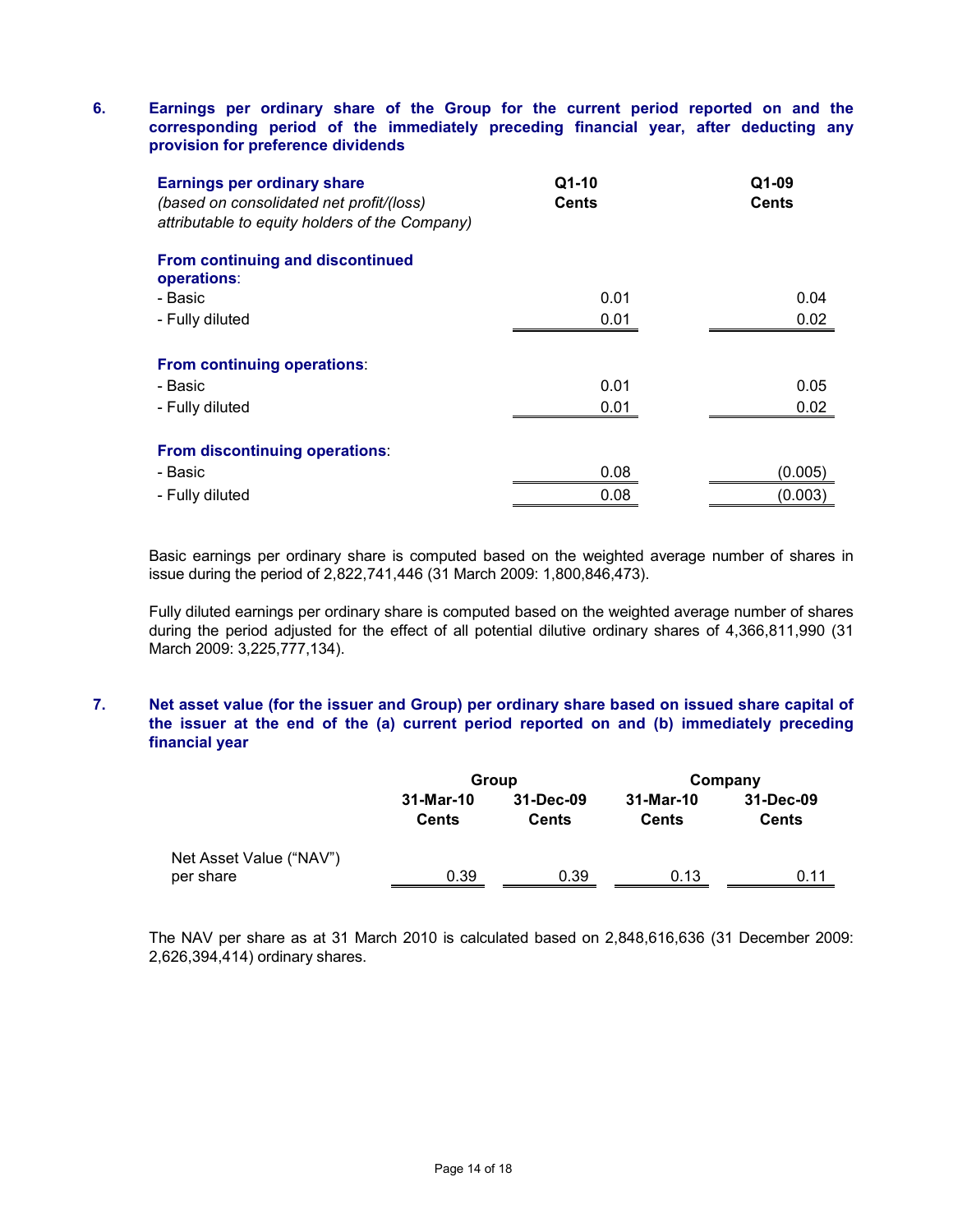**8. A review of the performance of the Group, to the extent necessary for a reasonable understanding of the Group's business. The review must discuss any significant factors that affected the turnover, costs, and earnings of the Group for the current financial period reported on, including (where applicable) seasonal or cyclical factors. It must also discuss any material factors that affected the cash flow, working capital, assets or liabilities of the Group during the current financial period reported on** 

#### **Revenue and Profit after income tax**

Revenue on quarter-to-quarter basis increased by 60% from \$44.0 million to \$70.2 million. This is mainly due to an increase in DMS revenue of \$27.1 million from the strong performance of its distribution and retail businesses.

In 1Q-10, the Group reported a net profit after tax and minority interests of \$0.3 million; if net non-cash charges (except for depreciation) were excluded, the Group's operating profit would be at \$0.7 million (Please refer to page 2 under Note 1).

In comparison, the Group has reported net profit after tax and minority interests of \$0.8 million in 1Q-09. Excluding the foreign currency translation gains amounting to \$2.0 million, the Group incurred operating loss of \$1.3 million for 1Q-09 (Please refer to page 2 under Note 1).

The improvement in operating performance of \$0.7 million in 1Q-10 as compared to an operating loss of \$1.3 million in 1Q-09 was mainly due to the higher contributions from the DMS business.

### **Cash Flows**

On a quarter-to-quarter basis, there is an increase in cash position mainly due to better management of working capital.

As at 31 March 2010, the Group has a negative working capital due to the outstanding convertible bonds amounting to \$7.0 million which is still pending for an agreement with the lenders on a proposed debt restructuring plan as highlighted in item 10 below.

### **9. Where a forecast, or a prospect statement, has been previously disclosed to shareholders, any variance between it and the actual results**

Not applicable

### **10. A commentary at the date of the announcement of the competitive conditions of the industry in which the Group operates and any known factors or events that may affect the Group in the next reporting period and the next 12 months**

The Group is currently in an advanced stage of negotiation with its lenders on a debt restructuring arrangement, whereby the Group would repay the loans over a period of 5 years with effect from 31 January 2010. The lenders have indicated that they require more time to come to an agreement to the Group's proposed debt restructuring plan. Agreement between the lenders and the Group is crucial to the Group's ability to continue as a going concern.

The Group is mindful of the competitive market conditions and fluid global and local economic environments it operates within, and as such, will constantly strive to ensure that its operations remain efficient and nimble, so that it can respond quickly to any changing external factors without adversely impacting its financial performance.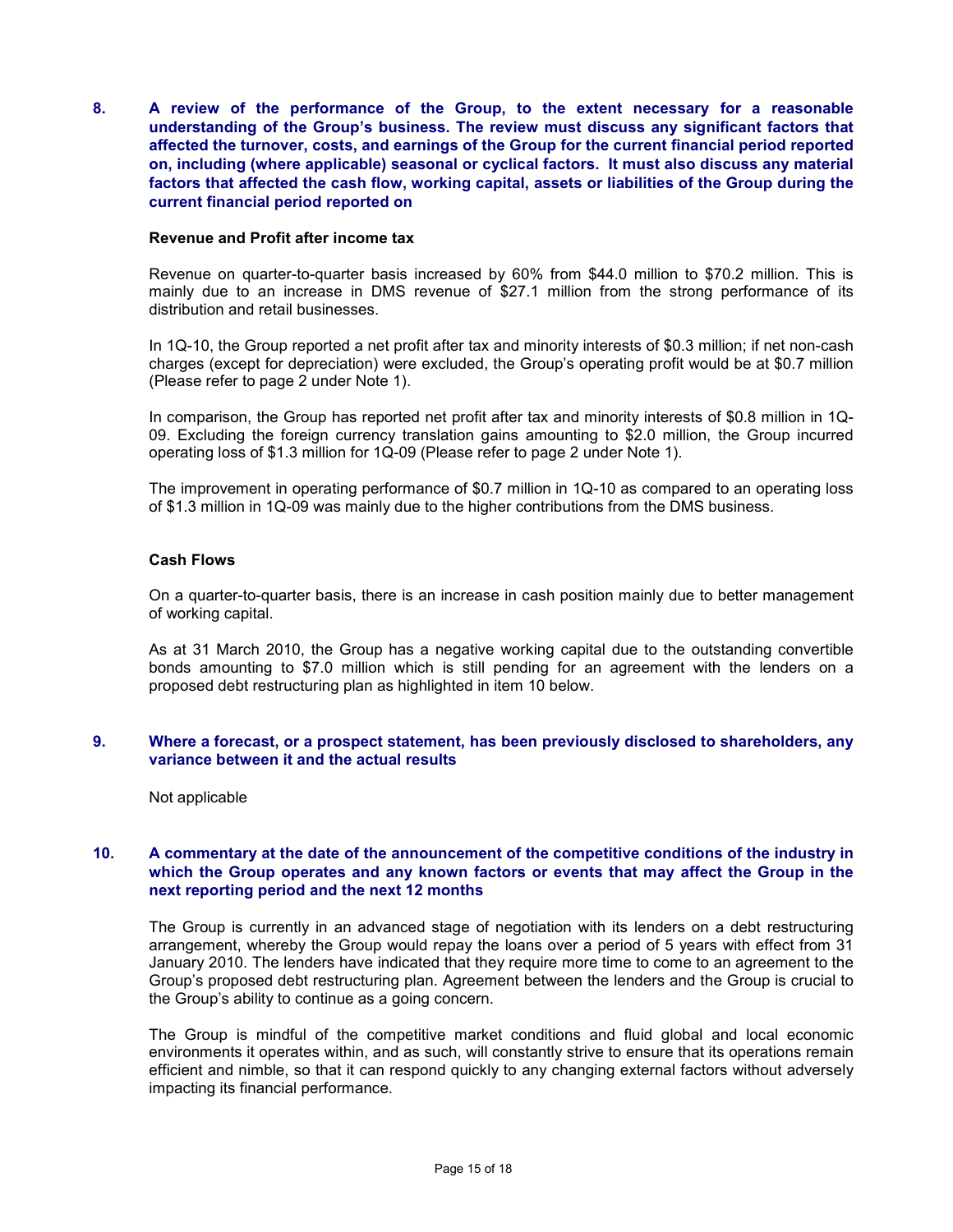### **11. Dividend**

### *(a) Current Financial Period Reported On*

Any dividend declared for the current financial period reported on?

None

### *(b) Corresponding Period of the Immediately Preceding Financial Year*

 Any dividend declared for the corresponding period of the immediately preceding financial year?

None

### **(c) Date payable**

Not applicable

#### **(d) Books closure date**

Not applicable

### **12. If no dividend has been declared/recommended, a statement to that effect**

No dividend has been declared or recommended for the period.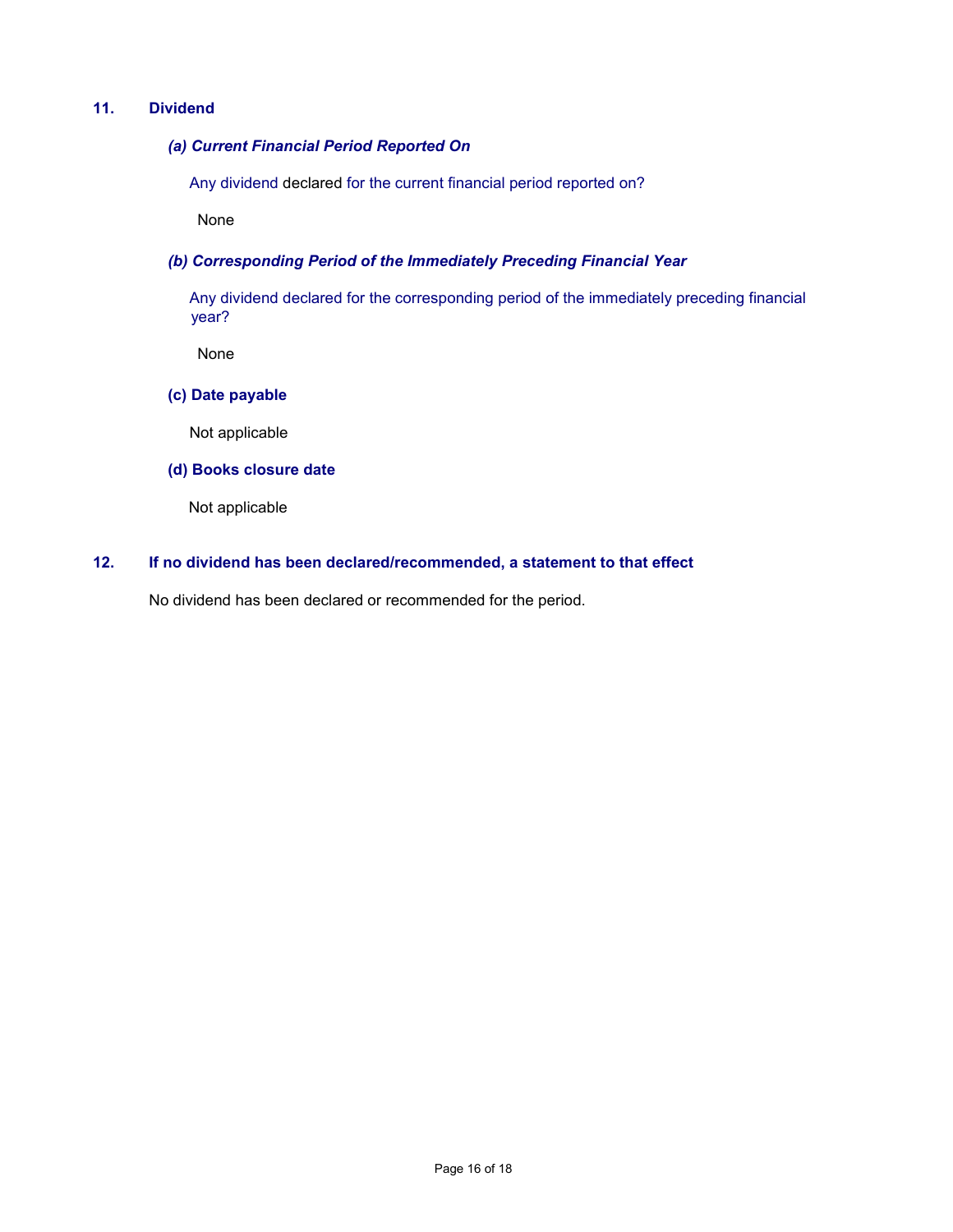# **13. Interested Person Transactions**

| Name of interested person                         | Aggregate value of all<br>interested person            | Aggregate value of all<br>interested person   |
|---------------------------------------------------|--------------------------------------------------------|-----------------------------------------------|
|                                                   | transactions during the<br>financial year under review | transactions conducted<br>under shareholders' |
|                                                   | (excluding transactions less                           | mandate pursuant to                           |
|                                                   | than \$100,000 and<br>transactions conducted           | Rule 920 of the SGX<br><b>Listing Manual</b>  |
|                                                   | under shareholders'                                    | excluding transactions                        |
|                                                   | mandate pursuant to Rule<br>920 of the SGX Listing     | less than \$100,000)                          |
|                                                   | Manual)                                                |                                               |
|                                                   | \$'000                                                 | \$'000                                        |
| Pacific Organisation Pte Ltd<br>- rental expenses | 175                                                    | Nil                                           |

# **BY ORDER OF THE BOARD**

**Philip Eng Heng Nee Chairman**